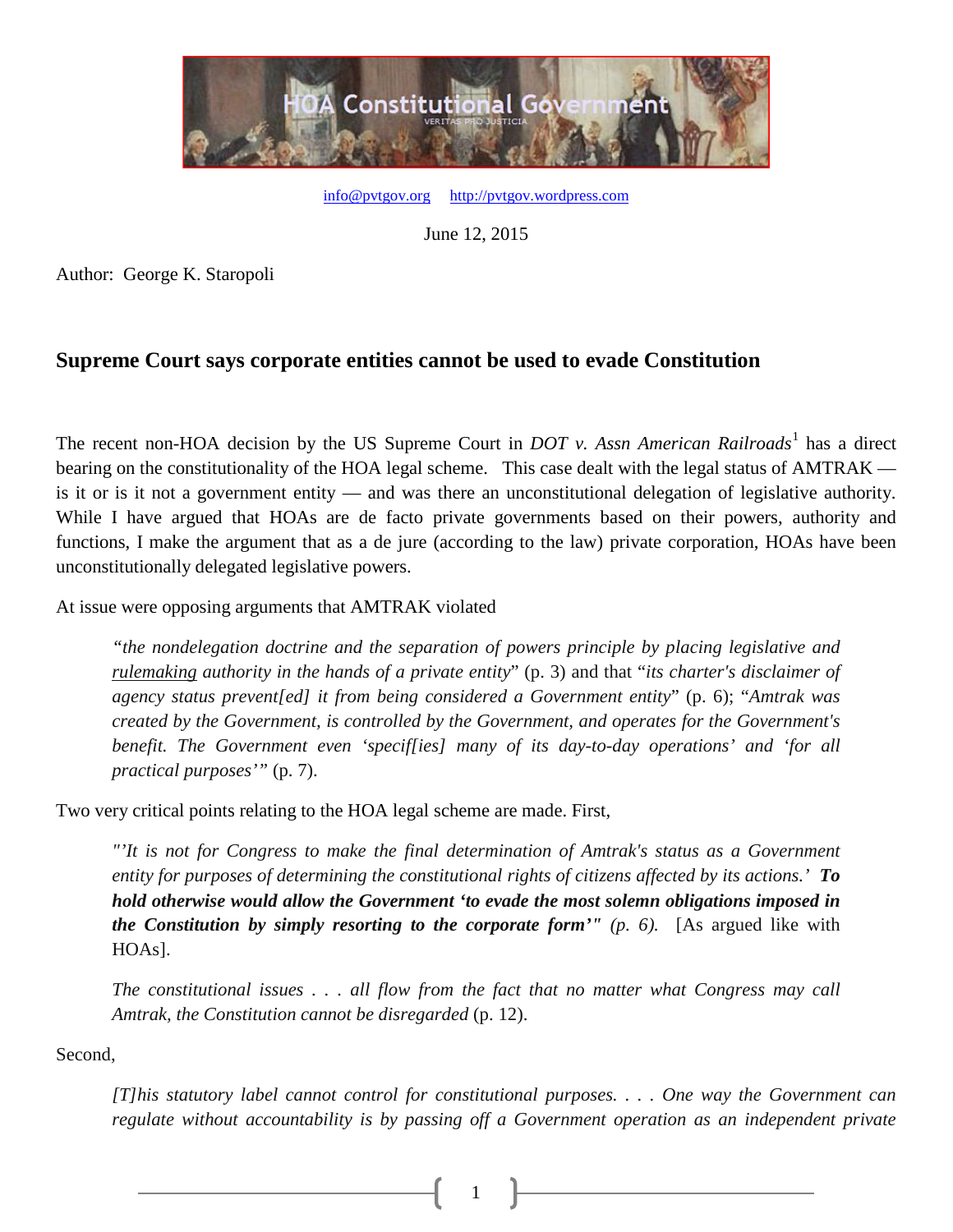*concern. Given this incentive to regulate without saying so, everyone should pay close attention when Congress "sponsor[s] corporations that it specifically designate[s] not to be agencies or establishments of the United States Government" (p. 7).*

*The principle that Congress cannot delegate away its vested powers exists to protect liberty. Our Constitution, by careful design, prescribes a process for making law, and within that process there are many accountability checkpoints (p. 9).*

In short, the court decides the legal status of an entity and not the creation of laws by the legislature (Congress in this case), otherwise legislatures can bypass constitutional protections by explicitly creating private corporations. As the Supreme Court said above, state laws do not determine the constitutional status of HOAs, and neither do statements by other sources such as in the *Restatement of Servitudes[2](#page-2-1)* that is used to guide the courts. CC&Rs do not override the Constitution.

## **Delegation of legislative authority to HOAs**

The question now turns on whether or not the contents of the CC&Rs establish HOAs as state actors, and if not, then whether or not the delegation of legislative powers to private government HOAs is constitutional. The result of either analysis forces the conclusion that HOAs must of necessity be constitutionally legitimate governing entities and be held accountable to the state.

First, I have maintained that the CC&Rs create state actors subjecting HOAs to the 14<sup>th</sup> Amendment and thereby invalidating many of the oppressive covenants contained in the CC&Rs.

"*The policy makers fail to understand that the terms and conditions of the HOA CC&Rs cross over the line between purely property restrictions to establishing unregulated and authoritarian private governments.*"[3](#page-2-2) Long ago in his 1994 book, *Privatopia*, Professor McKenzie wrote, *"HOAs currently engage in many activities that would be prohibited if they were viewed by the courts as the equivalent of local governments."*

Second, I also maintain that implicit unconstitutional delegation to private HOAs exists as there is no accountability to the state.

*[I]t can be argued that even though there may not be explicit delegation there is an implied delegation of legislative powers, based on the nature and intent of the state's HOA acts and statutes.*[4](#page-2-3)

*There are no enabling acts granting HOAs such legislative powers. That makes CC&Rs and HOAs an unconstitutional usurpation of legislative authority. If municipal corporations, agencies and private entities must have delegated authority to act, no matter how broad or detrimental to individual rights, then how can HOAs not be outside our constitutional system of government?[5](#page-2-4)*

"*'Rulemaking' is a term that deals with the grant of legislative powers to state agencies and, in a more restrictive mode, to private entities. It is the authority to adopt rules that have the effect of law. The point is that the term "rulemaking" is a state agency process and is not found in the nonprofit corporation or HOA law."*[6](#page-2-5)

2